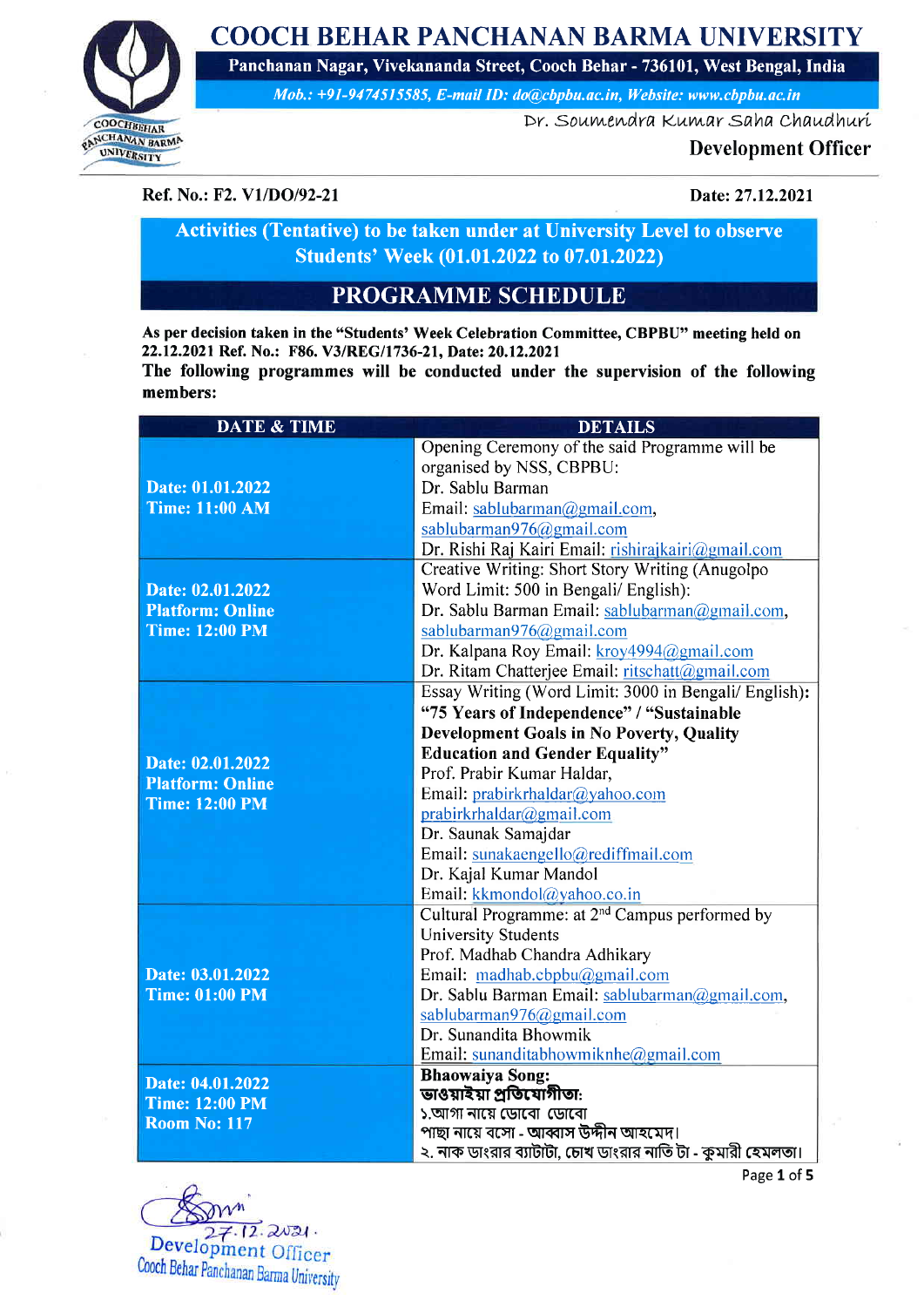COOCH BEHAR PANCHANAN BARMA UNIVERSITY Panchanan Nagar, Vivekananda Street, Cooch Behar - 736101, West Bengal, India



Mob.: +91-9474515585, E-mail ID: do@cbpbu.ac.in, Website: www.cbpbu.ac.in

Dr. Soumendra Kumar Saha Chaudhuri

## **Development Officer**

Ref. No.: F2. V1/DO/92-21

#### Date: 27.12.2021

## **Activities (Tentative) to be taken under at University Level to observe** Students' Week (01.01.2022 to 07.01.2022)

# **PROGRAMME SCHEDULE**

|                       | ৩. আজি পায়েবা ঘুংড়া বাজেরে - নায়েব আলী টেপু         |
|-----------------------|--------------------------------------------------------|
|                       | ৪. একটা কথা শোনেক মোরেরে                               |
|                       | লাল বাজারের চ্যাংরা বন্ধু রে - কেদার চক্রবর্তী।        |
|                       | ৫. ওকি বাপ রেবাপ ওকি মাও রে মাও - প্যারী মোহন          |
|                       | Prof. Madhab Chandra Adhikary                          |
|                       | Email: $madhab.cbbu@gmail.com$                         |
|                       | Prof. Karick Das Email: profkartick@gmail.com          |
|                       | Dr. Sanjay Mallick Email:                              |
|                       | sanjay.mallick1986@gmail.com                           |
|                       | Quiz Contest:                                          |
|                       | Prof. Dilip Kumar Debnath                              |
| Date: 04.01.2022      | Email: ddnath@2000@yahoo.com                           |
| <b>Time: 12:00 PM</b> | Dr. Goutam Biswas                                      |
| <b>Room No: 201</b>   | Email: goutambi@gmail.com                              |
|                       | Ms. Dipika Bhowmik Email:                              |
|                       | dipikabhowmik2901@gmail.com                            |
|                       | Rabindra Sangeet & Nazrul Geeti:                       |
|                       | রবীন্দ্র সংগীত:                                        |
|                       | ১.বাণী তব ধায় অনন্ত গগনে লোকে লোকে,                   |
|                       | তব বাণী <b>গ্ৰহ চন্দ্ৰ দীপ্ত</b> তপন তারা <sub>॥</sub> |
|                       | ২.এসো শ্যামল সুন্দর,                                   |
|                       | আনো তব তাপহরা তৃষাহরা সঙ্গসুধাা                        |
|                       | ৩.প্ৰথম আদি তব শক্তি--                                 |
|                       | আদি পরমোজ্জ্বল জ্যোতি তোমারি হে                        |
|                       | গগনে গগনে ⊪                                            |
|                       | ৪.অরূপ, তোমার বাণী                                     |
|                       | অঙ্গে আমার চিন্তে আমার মুক্তি দিক সে আনাা              |
| Date: 05.01.2022      | ৫.আমার মন মানে না-- দিনরজনী                            |
| <b>Time: 12:00 PM</b> | আমি কী কথা স্মরিয়া এ তনু ভরিয়া পুলক রাখিতে নারি      |
| <b>Room No: 117</b>   |                                                        |
|                       | নজরুল গীতি:                                            |
|                       | ১. মোর ঘুম ঘোরে এলে মনোহর                              |
|                       | নমো নমঃ, নমো নমঃ, নমো নমঃ                              |
|                       | ২. অরুণকান্তি কে গো যোগী ভিখারী                        |
|                       | নীরবে হেসে দাঁড়াইলে এসে                               |
|                       | প্রখর তেজ তব নেহারিতে নারি॥                            |
|                       | ৩. আমার কালো মেয়ের পায়ের তলায়                       |
|                       | দেখে যা আলোর নাচন।<br>৪. স্বপ্নে দেখি একটি নতুন ঘর     |
|                       | তুমি আমি দু'জন প্ৰিয় তুমি আমি দু'জন।                  |
|                       | ৫.আল্লাহ্ রসুল জপের গুণে কি হ'ল দেখ চেয়ে  সদা         |
|                       | ঈদের দিনের খুশিতে তোর পরাণ আছে ছেয়ে।।                 |
|                       |                                                        |



Page 2 of 5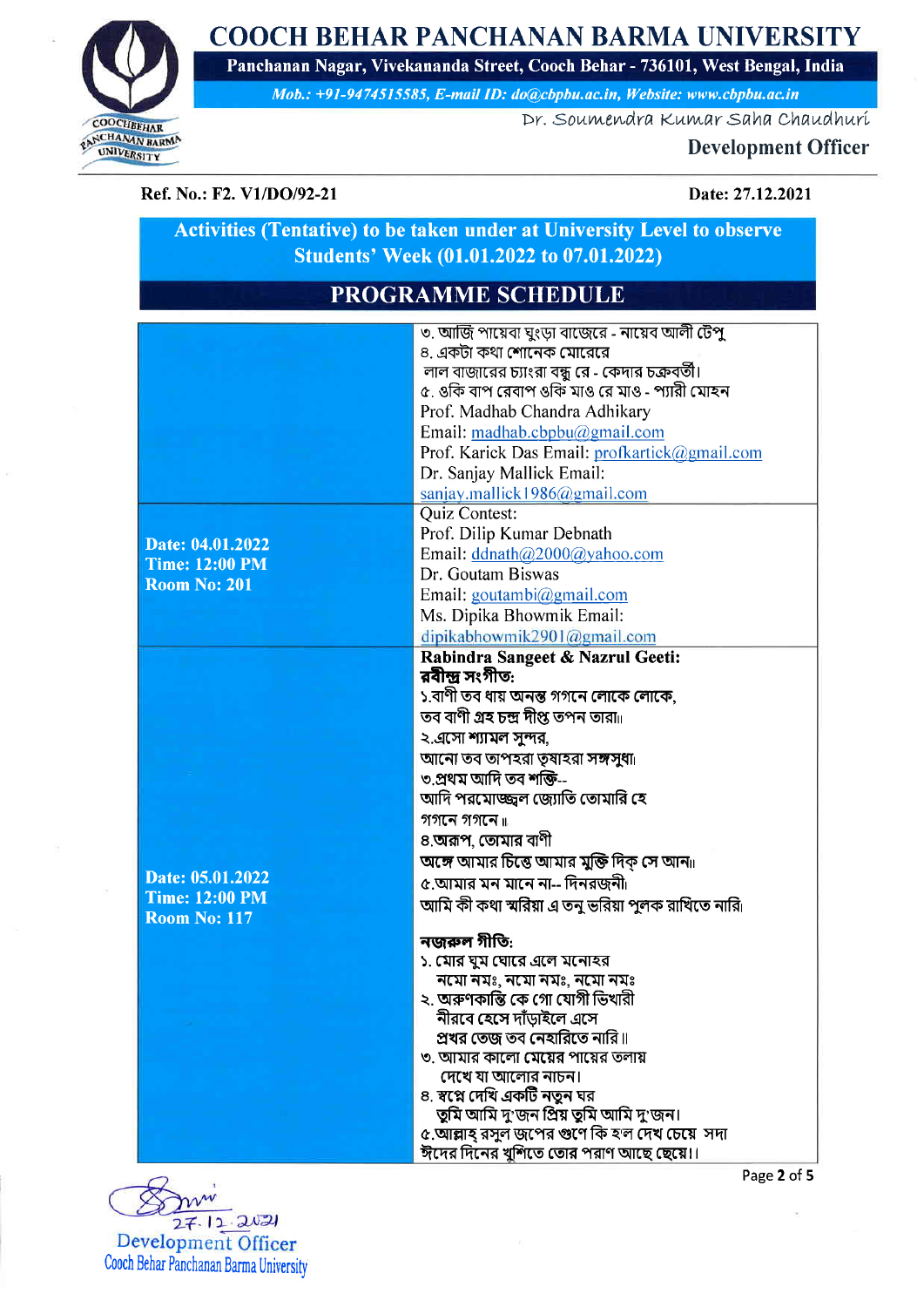COOCH BEHAR PANCHANAN BARMA UNIVERSITY Panchanan Nagar, Vivekananda Street, Cooch Behar - 736101, West Bengal, India



Mob.: +91-9474515585, E-mail ID: do@cbpbu.ac.in, Website: www.cbpbu.ac.in

Dr. Soumendra Kumar Saha Chaudhuri

### Development Officer

Ref. No.: F2. V1/DO/92-21 Date: 27.12.2021

## Activities (Tentative) to be taken under at University Level to observe Students' Week (01.01.2022 to 07.01.2022)

# PROGRAMME SCHEDULE

| Email: bmajumdar20@gmail.com<br>Dr. Satarupa Ghosh, Email: satarupa nbu@yahoo.com<br>Dr. Shaktipada Kumar<br>Email: shaktipadakumar007@gmail.com<br>Mr. Pritam Rajak Email: rajak.pritam@gmail.com<br>Ms. Priyanka Rakshit Talukder, Ms. Debasri Bhadhuri<br>Recitation & Drawing:<br>Prof. P.K. Bhattacharjee<br>Email: pronob.slg.blg@gmail.com<br>Date: 05.01.2022<br>Dr. Somdatta Bhattacharyya<br><b>Time: 12:00 pm</b><br>Email: somdatta28may@gmail.com<br><b>Room No: 101</b><br>Dr. Aleya Mousami Sultana Email:<br>aleyamousami1982@gmail.com |  |                           |
|---------------------------------------------------------------------------------------------------------------------------------------------------------------------------------------------------------------------------------------------------------------------------------------------------------------------------------------------------------------------------------------------------------------------------------------------------------------------------------------------------------------------------------------------------------|--|---------------------------|
|                                                                                                                                                                                                                                                                                                                                                                                                                                                                                                                                                         |  | Dr. Baishali Majumdar     |
|                                                                                                                                                                                                                                                                                                                                                                                                                                                                                                                                                         |  |                           |
|                                                                                                                                                                                                                                                                                                                                                                                                                                                                                                                                                         |  |                           |
|                                                                                                                                                                                                                                                                                                                                                                                                                                                                                                                                                         |  |                           |
|                                                                                                                                                                                                                                                                                                                                                                                                                                                                                                                                                         |  |                           |
|                                                                                                                                                                                                                                                                                                                                                                                                                                                                                                                                                         |  |                           |
|                                                                                                                                                                                                                                                                                                                                                                                                                                                                                                                                                         |  |                           |
|                                                                                                                                                                                                                                                                                                                                                                                                                                                                                                                                                         |  |                           |
|                                                                                                                                                                                                                                                                                                                                                                                                                                                                                                                                                         |  |                           |
|                                                                                                                                                                                                                                                                                                                                                                                                                                                                                                                                                         |  |                           |
|                                                                                                                                                                                                                                                                                                                                                                                                                                                                                                                                                         |  |                           |
|                                                                                                                                                                                                                                                                                                                                                                                                                                                                                                                                                         |  |                           |
|                                                                                                                                                                                                                                                                                                                                                                                                                                                                                                                                                         |  |                           |
|                                                                                                                                                                                                                                                                                                                                                                                                                                                                                                                                                         |  |                           |
|                                                                                                                                                                                                                                                                                                                                                                                                                                                                                                                                                         |  | Ms. Rita Chaudhary Email: |
| ritachaudhary2922@gmail.com                                                                                                                                                                                                                                                                                                                                                                                                                                                                                                                             |  |                           |
| Green Chemistry including Visiting at Science Lab &                                                                                                                                                                                                                                                                                                                                                                                                                                                                                                     |  |                           |
| Main Campus Visit:                                                                                                                                                                                                                                                                                                                                                                                                                                                                                                                                      |  |                           |
| Prof. Dilip Kumar Debnath                                                                                                                                                                                                                                                                                                                                                                                                                                                                                                                               |  |                           |
| Email: ddnath2000@yahoo.com                                                                                                                                                                                                                                                                                                                                                                                                                                                                                                                             |  |                           |
| Dr. Nazrul Islam Email:                                                                                                                                                                                                                                                                                                                                                                                                                                                                                                                                 |  |                           |
| Dr. Samik Bindu Email: samikdot@gmail.com                                                                                                                                                                                                                                                                                                                                                                                                                                                                                                               |  |                           |
| Mr. Nirpat Subba                                                                                                                                                                                                                                                                                                                                                                                                                                                                                                                                        |  |                           |
| Date: 06.01.2022<br>Email: nirpat.subba@gmail.com                                                                                                                                                                                                                                                                                                                                                                                                                                                                                                       |  |                           |
| <b>Time: 12:00 PM</b><br>Games & Sports:                                                                                                                                                                                                                                                                                                                                                                                                                                                                                                                |  |                           |
| <b>Badminton Men Doubles</b>                                                                                                                                                                                                                                                                                                                                                                                                                                                                                                                            |  |                           |
| <b>Badminton Women Doubles</b>                                                                                                                                                                                                                                                                                                                                                                                                                                                                                                                          |  |                           |
| Musical Ball (Only Women)                                                                                                                                                                                                                                                                                                                                                                                                                                                                                                                               |  |                           |
| Dr. Abhijit Mandal                                                                                                                                                                                                                                                                                                                                                                                                                                                                                                                                      |  |                           |
| Email: abhijitmndl14@gmail.com                                                                                                                                                                                                                                                                                                                                                                                                                                                                                                                          |  |                           |
| Mr. Soumyajit Sen                                                                                                                                                                                                                                                                                                                                                                                                                                                                                                                                       |  |                           |
| Email: soumyajit.sanskrit@gmail.com                                                                                                                                                                                                                                                                                                                                                                                                                                                                                                                     |  |                           |
| Mr. Abhijeet Bag Email: abhijeet.bag@gmail.com                                                                                                                                                                                                                                                                                                                                                                                                                                                                                                          |  |                           |
| Seminar on Digital Education/ Blended Mode of                                                                                                                                                                                                                                                                                                                                                                                                                                                                                                           |  |                           |
| <b>Education.</b>                                                                                                                                                                                                                                                                                                                                                                                                                                                                                                                                       |  |                           |
| Prof. Piyal Basu Roy<br>Date: 06.01.2022                                                                                                                                                                                                                                                                                                                                                                                                                                                                                                                |  |                           |
| Email: piluroy@yahoo.com<br><b>Time: 12:00 PM</b>                                                                                                                                                                                                                                                                                                                                                                                                                                                                                                       |  |                           |
| Dr. Amit Kundu<br><b>Room No: 117</b>                                                                                                                                                                                                                                                                                                                                                                                                                                                                                                                   |  |                           |
| Email: prof.amitkundu@gmail.com                                                                                                                                                                                                                                                                                                                                                                                                                                                                                                                         |  |                           |
| Dr. Gopal Sharma                                                                                                                                                                                                                                                                                                                                                                                                                                                                                                                                        |  |                           |
| Email: sharmako 1980@gmail.com                                                                                                                                                                                                                                                                                                                                                                                                                                                                                                                          |  |                           |

my Development Officer Cooch Behar Panchanan Barma University

Page 3 of 5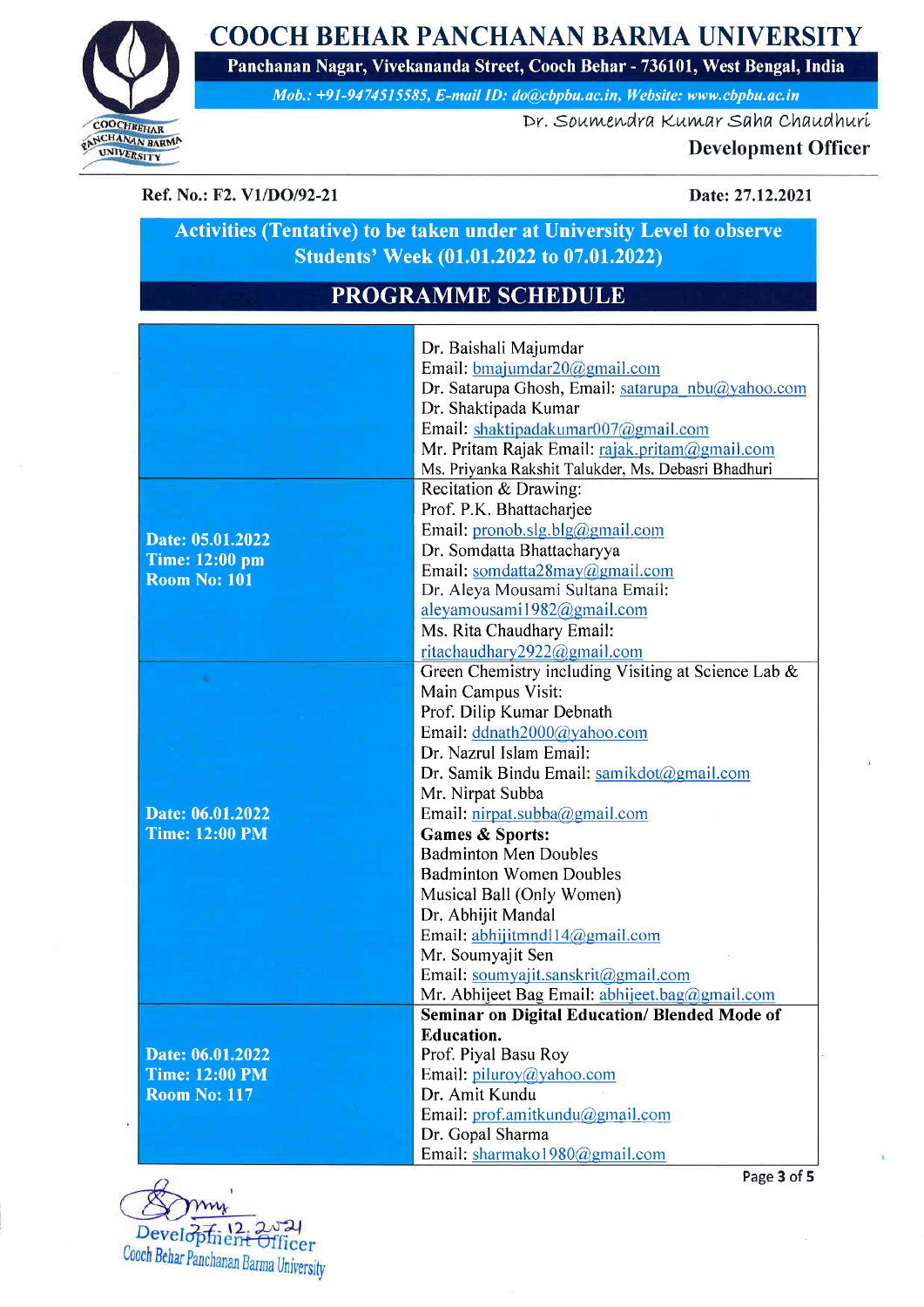COOCH BEHAR PANCHANAN BARMA UNIVERSITY



Panchanan Nagar, Vivekananda Street, Cooch Behar - 736101, West Bengal, India Mob.:  $+91-9474515585$ , E-mail ID: do@cbpbu.ac.in, Website: www.cbpbu.ac.in

Dr. Soumendra Kumar Saha Chaudhuri

#### Development Officer

Ref. No.: F2. V1/DO/92-21 Date: 27.12.2021

### Activities (Tentative) to be taken under at University Level to observe Students' Week (01.01.2022 to 07.01.2022)

# PROGRAMME SCHEDULE

| Date: 07.01.2022<br><b>Time: 11:00 AM</b><br><b>Room No: 117</b> | Health Check Up Camp at Main Campus:        |
|------------------------------------------------------------------|---------------------------------------------|
|                                                                  | Prof. Shasanka Kumar Gayen                  |
|                                                                  | Email: gshasanka@gmail.com                  |
|                                                                  | Prof. Sanjib Kumar Roy                      |
|                                                                  | Email: sanjibhist@gmail.com                 |
|                                                                  | Dr. Dipanwita Dasgupta                      |
|                                                                  | Email: dipanwita.dsgpt@gmail.com            |
|                                                                  | Mr. Jahirul Haque                           |
|                                                                  | Email: jahirulhaque2016@gmail.com           |
|                                                                  | <b>Folk Dance</b>                           |
| Date: 07.01.2022                                                 | Dr. Hadida Yasmin                           |
| <b>Room No: 101</b>                                              | Email: hadida77@gmail.com                   |
|                                                                  | <b>Ms. Dripta Chakraborty</b>               |
|                                                                  | Email: dripta.c@gmail.com                   |
| Date: 07.01.2022<br><b>Time: 03:00 PM</b><br><b>Room No: 101</b> | Closing Ceremony of the Programme will be   |
|                                                                  | organized by University Cultural Committee. |
|                                                                  | Prof. Pronob Kumar Bhattacharjee            |
|                                                                  | Email: pronob.slg.blg@gmail.com             |
|                                                                  | <b>Prize Distribution</b>                   |

All the Technical Support: The System Administrator Email: systemadmin@cbpbu.ac.in

#### LIST OF IEC MATERIALS:

To be supplied by

- Assistant Registrar Email: asst.registrar@cbpbu.ac.in
- Mr. Tanmay Dutta Email:  $tdutta@cbpbu.ac.in$
- Mr. Subhajit Saha Email: subhajitsaha 192@gmail.com
- Mr. Pankaj Roy Email:  $pnkjroy15@gmail.com$
- Mr. Sisir Kumar Dutta Email:  $skd13061991@gmail.com$

Kanyashree III (K3), Student Credit Card, SVMCM, Aikyashree Scholarships, Shikshashree, Post Matric Scholarship

The above mentioned Committee Members will be finalizing the name of judges for competition.

 $7.12.2021$ 

Convener Students' Week Celebration Committee, CBPBU Development Officer Cooch Behar Panchanan Barma University

Page 4 of 5